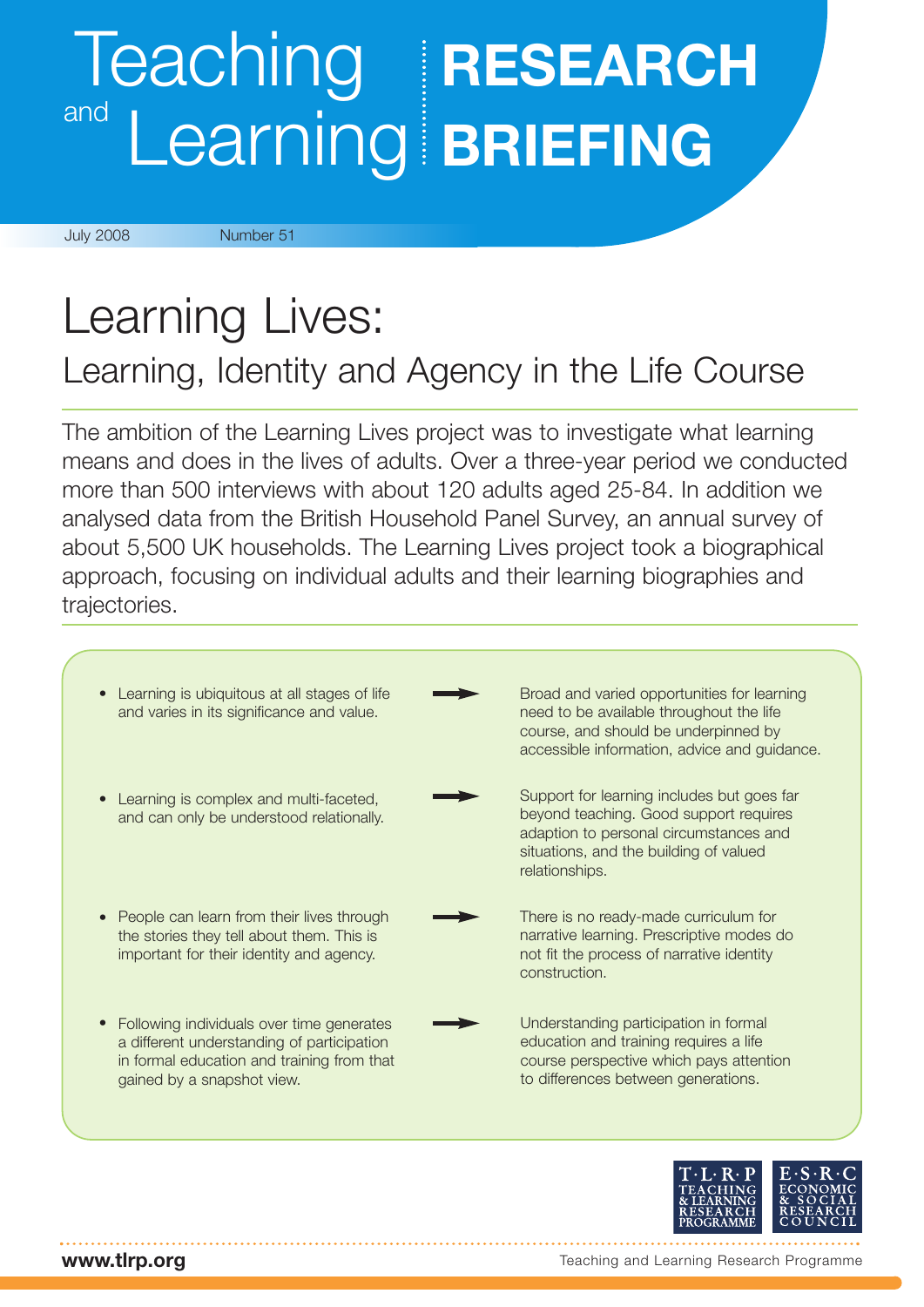## The research

### What we found

We found that learning of some sort is ubiquitous in people's lives. We generated extensive, fine-grained longitudinal evidence of the variety, scope, characteristics and trajectories of learning in the life course. This has helped us to understand the value and significance of learning in people's lives. Our analyses have also generated insights into the relationships between learning, identity and agency.

#### **Longitudinal evidence of learning through the life-course**

This project generated detailed evidence of the ubiquity and variety of learning in adults' lives. We found that much learning is tacit and routinised. Just as learning can lead to significant changes in people's lives, life-changing events often trigger learning, We also showed that adults have widely differing dispositions towards learning. For many, learning is merely a factor of life, a continual striving to deal with problems. For a minority, the sense of being a learner is an important part of their identity. In some cases this learner identity is focussed on formal education, but substantial informal learning is always related to it.

While learning is sometimes valued for the outcomes it brings, people often value engagement in learning for its own sake. Individuals differ in their judgements of what counts as good or worthwhile learning. The judgements of individuals may be at odds with official policy, and this can impact negatively on adults' opportunities to learn what is important to them. Learning is not necessarily a positive experience and does not always have positive outcomes. Progression and transitions in people's lives, such as retirement, can valuably be understood as learning processes. Especially within education and employment, there are significant barriers to progression for some people.

#### **Longitudinal evidence of learning from life through narrative and narration**

This project has generated detailed evidence of the ways in which adults learn from their lives. Life history methodology has helped us to explore the significance of narrative and narration in these learning processes, something we have captured in the idea of 'narrative learning'. We have found that stories and story-telling are important vehicles for learning from one's life. We have been able to show how differences in the 'narrative quality' of life stories, including their intensity, their descriptive or evaluative content, their

flexibility and the presence of a plot, correlate with learning processes and outcomes.

We have found important differences in the efficacy of life stories and have shown that there are relationships between styles of narration, forms of narrative learning and agency. We have found that the capacity to learn from one's life is not fixed but can be learned. Life stories play a crucial role in the articulation of a sense of self. This means that narrative learning is a form of identity work which involves internal conversations and social practices of story telling. Social opportunities for narrating one's life story are important for practising and improving narrative learning.

#### **Longitudinal evidence of trajectories of participation in part-time education and training**

Our analysis of qualitative data identified two types of engagement with part-time education and training. Some participation involved low levels of involvement, with little impact upon identity. But other adults develop a high level of involvement in which being a learner or student becomes an important part of their life and identity. It is this high-level involvement which can lead to personal change, including the achievement of agency. For these people, participation in part-time education and training is a long-term process, not a quick fix. Analysis of British Household Panel Survey data gave us a detailed empirical understanding of participation in part-time education and training, of the factors influencing such participation, and of trajectories of participation. Knowing change at the level of each individual gave us a more accurate picture of the true extent of change and non-participation than has been available hitherto, and drew attention to the need for a longitudinal perspective which avoids a focus on instantaneous effects.

The evidence shows that (i) most participation did not result in a higher level qualification; (ii) gender effects are more important than age effects, particularly among younger people, although young women who made an early transition into parenthood had a higher probability than any of their contemporaries of returning to formal learning later on; (iii) there is a strong age effect whereby almost everybody stops participating by age 55; (iv) participation patterns are influenced by prior learning and, separately, by employment, including whether it was manual or non-manual; (v) participation is affected by externally imposed events in people's lives as well as by the choices they made, including the timing of these events and choices; (vi) social class status at age 14, and mothers' and fathers' education and work histories, affect participation in education.

#### **Learning and identity**

We have defined identity as one's sense of self and have theorised this in terms of the dispositions people have towards themselves and towards their life and learning. We found that people's dispositions and their social positions can both enable and constrain learning. Many aspects of the sense of self remain implicit. But they can become more explicit at times of change and crisis, although particular dispositions and a particular sense of self may sometimes prevent learning and change. The narration of one's life story is an important vehicle for expressing one's sense of self, and also for articulating and actively constructing it. When people go through major life-changing events. they are often presented with a need to learn, so that relationships between identity and learning often become clear at times of crisis and change. Learning can then contribute to changes in some dispositions, and thus to changes in a person's identity. But in some cases, existing dispositions are so strong that learning and subsequent change in identity do not happen. Our data suggest a widespread need for the construction of a coherent life-story that helps individuals to make sense and come to terms with their life, and adjust to changes in their lives.

#### **Learning and agency**

We have taken agency to be about the situated ability to give direction to one's life. We have found that learning itself may or may not be driven by the decisions of the individual. It can be self-initiated or forced by others, or be incidental. Learning may result in an increase or decrease in agency. Increased agency seems to be more obvious and common, but much depends on the extent to which people acknowledge that they have learned something. This is more obvious in relation to formal education and training, often because qualifications open up new possibilities for action. Experiences of successful learning also impact positively on people's self-confidence, which in turn can lead to increased agency in many aspects of their lives. The research indicates that the extent to which learning translates into agency depends on a range of factors including the particular ecological conditions of people's actions. Learning can damage people's agency when they find that things are too difficult or that they cannot cope, which in turn impacts upon their sense of self.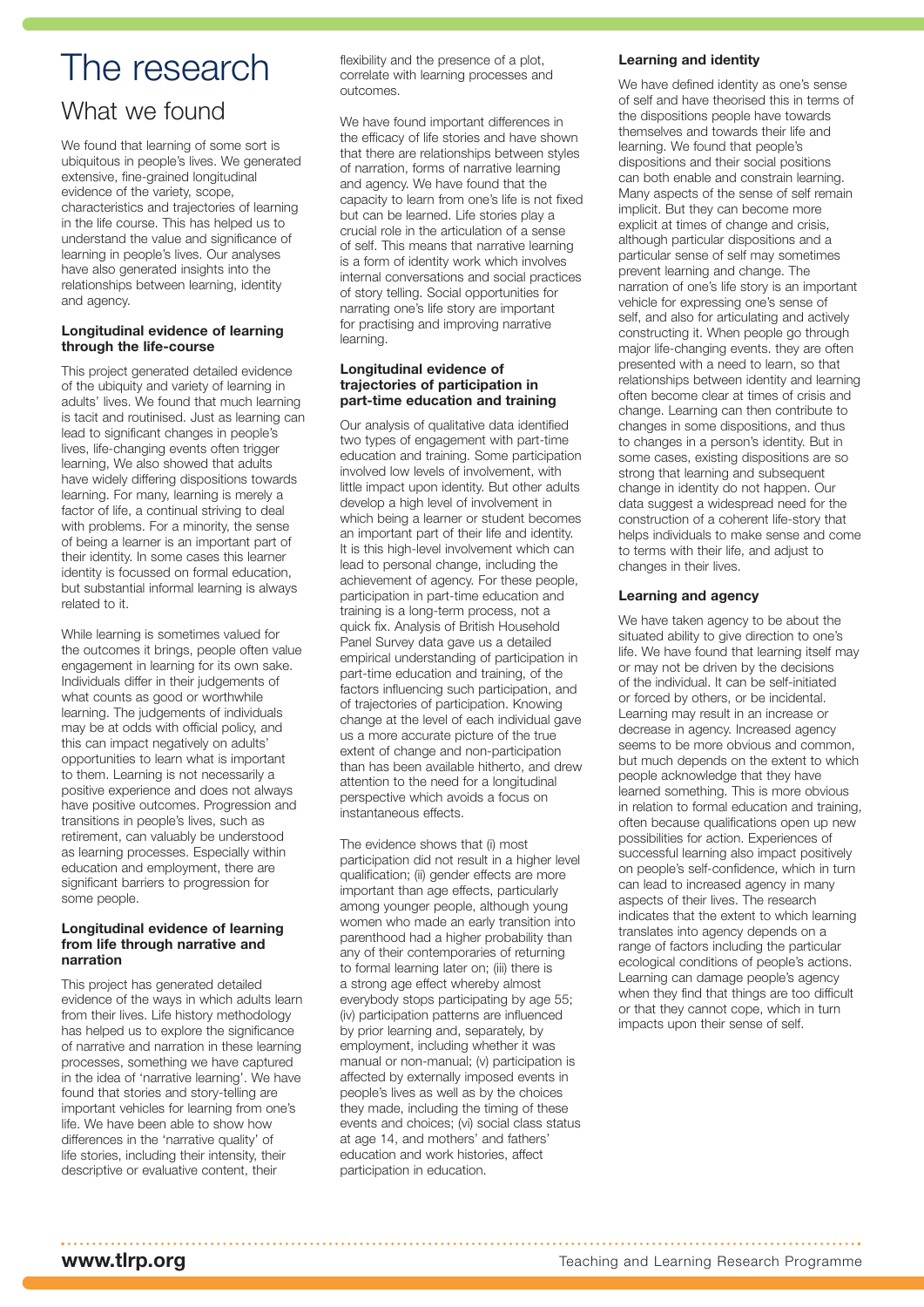#### Theorising learning through the life course

#### **Learning, position, identity and agency**

Building on earlier work on learning cultures and a cultural understanding of learning, we have developed a framework for understanding learning through the life course. It sees learning as being enabled or constrained by the relationships between the positions of the learner and their learning, and by the dispositions and actions of the learner. There are different types of position including social structures, such as class, gender and ethnicity; the generations to which people belong; and the situations where learning takes place. Any situation in which people are active has a learning culture, made up of the cultural practices that enable and constrain learning in that situation. These cultural practices consist of positioned and unequal social relations. The various forces making up the total field are relationally interdependent.

Using Bourdieu, we understand identity as the dispositions people have towards themselves. Identity is embodied, not just cognitive, and is partly tacit. If and when identity changes, learning is an inherent part of that change process. Learning can contribute to and facilitate identity modification, but can also work to consolidate existing identities. Relationships between the person and their positions are mediated by the availability and utilisation of economic, cultural and social capital, which work partly via the actions of the learner and others. Some of these actions can be seen as either achieving or utilising agency. Learning, dispositions, identity and positions all enable or constrain agency.

Activity which is driven by agency can contribute to changes in dispositions and identity, and to some aspects of a person's position. Agency can also help to reorient and reposition people in relation to the generations and social structures they inhabit, and the learning cultures they participate in. It can contribute to activity in new situations and therefore to new learning cultures. Agency is influenced by the positions of the actor, the positions and actions of others, and by the identity and dispositions of the actor. It can contribute to consolidation or change in any of these. The achievement and utilisation of agency are enabled and constrained by learning, and can enable or constrain new learning.

#### **Narrative learning**

Building on existing research on biographical learning, we have paid specific attention to the role of narrative and narration in the ways in which people

## Major implications

Our research shows that people can experience learning as valuable in the following circumstances:

- Learning can help people with the processes of routine living
- Learning can help people adjust to changed circumstances
- Learning can provide valuable knowledge or skills for particular purposes, including employment and career change
- Learning can contribute to changing self-identity
- Learning can contribute to the achievement of agency.

Learning for any person or group is always enabled and constrained by their horizons for learning There are always limits to what can be learned, so that strategies for improving learning need to vary to meet different people's needs and different circumstances.

Our research suggests four broad approaches to improving learning:

- Provision of formal education and training (courses, workshops, etc.)
- Personal support for the learner, which may be professional (career guidance, workplace mentoring, tutoring, provision of learning materials, etc) or informal (friends, colleagues, family, local community)
- Enhancing learning cultures, that is, improving opportunities for learning in particular locations (workplace, local community, etc).
- Providing opportunities for self-reflection, including talking, writing, thinking about our own life histories and life circumstances.

Our research further suggests that:

- Broad and varied opportunities for learning need to be available throughout the entire life course, and should be underpinned by widely accessible information, advice and guidance.
- Support for learning includes but goes far beyond teaching. Good support requires adaption to personal circumstances and situations, and the building of valued relationships.
- Narrative learning can be important for people's identity and agency. There is no ready-made curriculum for narrative learning since prescriptive modes do not fit the process of narrative identity construction.
- Understanding participation in formal education and training requires a life course perspective and needs to pay attention to generational differences and effects.
- Intergenerational learning is a neglected aspect of lifelong learning
- Participation in formal education and training is determined by employment status, so a large part of the adult population is not likely to be included. This is particularly important because recent changes in the lifelong learning system have strengthened its relationship to employment.
- Participation in formal education and training, both to enhance employability and for personal development, is likely to be hindered by policies which focus on short course content acquisition and remove public funding from equivalent or lower qualifications.
- Serious thought needs to be given to the relationship between new forms of personalised learning and the definitions of narrative learning emanating from this project.

learn from their lives. We have developed a theory of narrative learning in which the life narrative is not only the outcome of learning, but is also seen as a site for biographical learning. What distinguishes a life narrative from a life story is the presence of a plot, an organising principle that allows the narrator to select, organise and present life events in a particular order, which might be sequential or thematic. The presence of a plot can be taken as an indication of biographical learning. The efficacy of such learning is related to the extent to which the narrator is aware of the plot.

Key concepts in our theory of narrative learning are 'narrative quality' (a range of different characteristics of narratives);

'learning potential' (the extent to which life narratives allow for learning from one's life); and 'action potential' (the practical outcomes of narrative learning). Action potential is important for agency, whereas identity is an important aspect of the learning potential of narratives. Although there has been attention to narrative and narration in adult learning and in educational research more generally, the Learning Lives project has been the first to develop this into a theory of narrative learning.